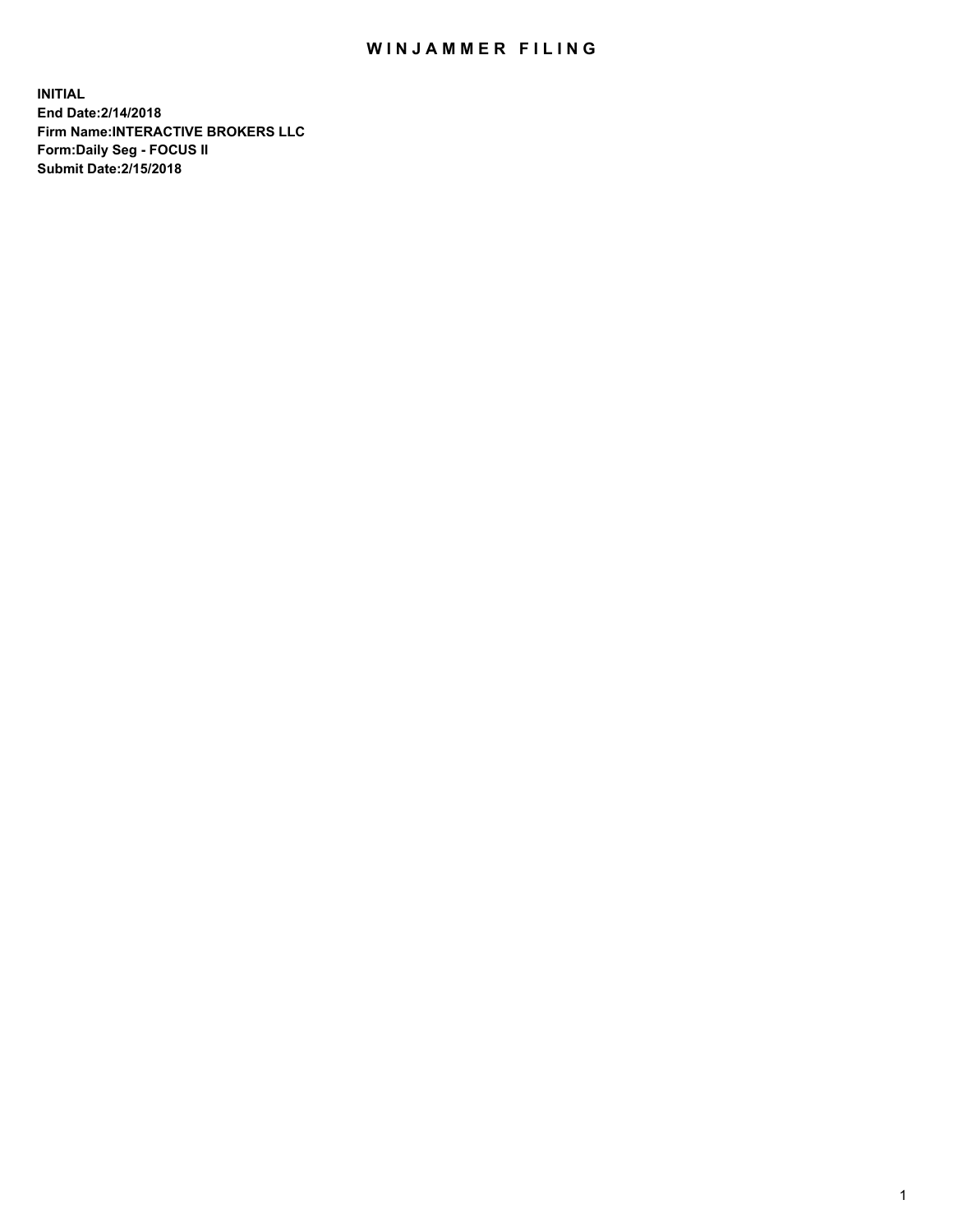## **INITIAL End Date:2/14/2018 Firm Name:INTERACTIVE BROKERS LLC Form:Daily Seg - FOCUS II Submit Date:2/15/2018 Daily Segregation - Cover Page**

| Name of Company<br><b>Contact Name</b><br><b>Contact Phone Number</b>                                                                                                                                                                                                                                                          | <b>INTERACTIVE BROKERS LLC</b><br><b>James Menicucci</b><br>203-618-8085                        |  |
|--------------------------------------------------------------------------------------------------------------------------------------------------------------------------------------------------------------------------------------------------------------------------------------------------------------------------------|-------------------------------------------------------------------------------------------------|--|
| <b>Contact Email Address</b>                                                                                                                                                                                                                                                                                                   | jmenicucci@interactivebrokers.c<br>om                                                           |  |
| FCM's Customer Segregated Funds Residual Interest Target (choose one):<br>a. Minimum dollar amount: ; or<br>b. Minimum percentage of customer segregated funds required:% ; or<br>c. Dollar amount range between: and; or<br>d. Percentage range of customer segregated funds required between:% and%.                         | $\overline{\mathbf{0}}$<br>$\overline{\mathbf{0}}$<br>155,000,000 245,000,000<br>0 <sub>0</sub> |  |
| FCM's Customer Secured Amount Funds Residual Interest Target (choose one):<br>a. Minimum dollar amount: ; or<br>b. Minimum percentage of customer secured funds required:%; or<br>c. Dollar amount range between: and; or<br>d. Percentage range of customer secured funds required between: % and %.                          | $\overline{\mathbf{0}}$<br>$\overline{\mathbf{0}}$<br>80,000,000 120,000,000<br>0 <sub>0</sub>  |  |
| FCM's Cleared Swaps Customer Collateral Residual Interest Target (choose one):<br>a. Minimum dollar amount: ; or<br>b. Minimum percentage of cleared swaps customer collateral required:% ; or<br>c. Dollar amount range between: and; or<br>d. Percentage range of cleared swaps customer collateral required between:% and%. | $\overline{\mathbf{0}}$<br>$\underline{\mathbf{0}}$<br>0 <sub>0</sub><br>0 <sup>0</sup>         |  |

Attach supporting documents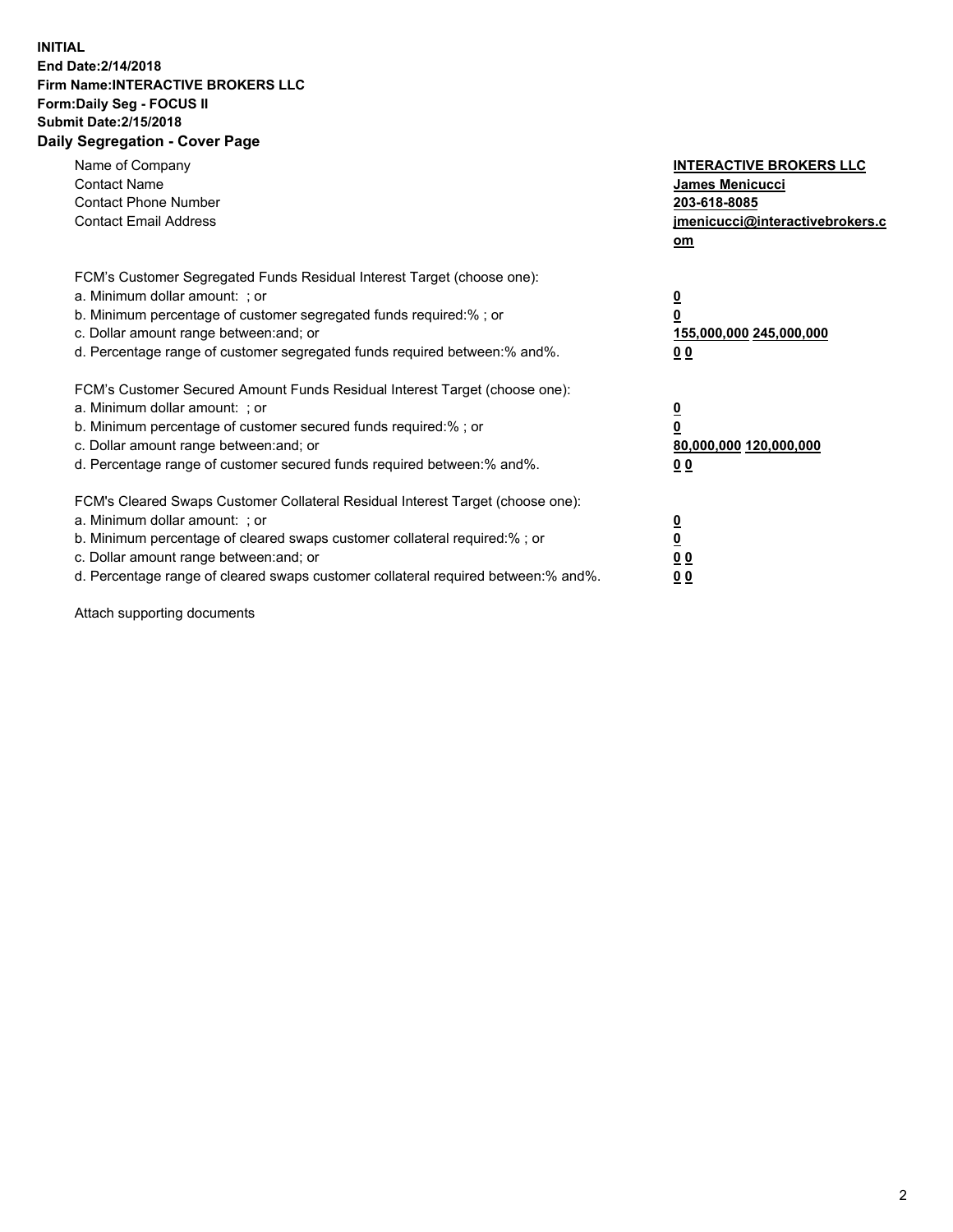## **INITIAL End Date:2/14/2018 Firm Name:INTERACTIVE BROKERS LLC Form:Daily Seg - FOCUS II Submit Date:2/15/2018 Daily Segregation - Secured Amounts**

|                | Daily Jegregation - Jeculed Aniounts                                                        |                                    |
|----------------|---------------------------------------------------------------------------------------------|------------------------------------|
|                | Foreign Futures and Foreign Options Secured Amounts                                         |                                    |
|                | Amount required to be set aside pursuant to law, rule or regulation of a foreign            | $0$ [7305]                         |
|                | government or a rule of a self-regulatory organization authorized thereunder                |                                    |
| 1.             | Net ledger balance - Foreign Futures and Foreign Option Trading - All Customers             |                                    |
|                | A. Cash                                                                                     | 505,481,058 [7315]                 |
|                | B. Securities (at market)                                                                   | $0$ [7317]                         |
| 2.             | Net unrealized profit (loss) in open futures contracts traded on a foreign board of trade   | 12,626,960 [7325]                  |
| 3.             | Exchange traded options                                                                     |                                    |
|                | a. Market value of open option contracts purchased on a foreign board of trade              | 75,409 [7335]                      |
|                | b. Market value of open contracts granted (sold) on a foreign board of trade                | -101,899 [7337]                    |
| 4.             | Net equity (deficit) (add lines 1.2. and 3.)                                                | 518,081,528 [7345]                 |
| 5.             | Account liquidating to a deficit and account with a debit balances - gross amount           | 6,576 [7351]                       |
|                | Less: amount offset by customer owned securities                                            | 0 [7352] 6,576 [7354]              |
| 6.             | Amount required to be set aside as the secured amount - Net Liquidating Equity              | 518,088,104 [7355]                 |
|                | Method (add lines 4 and 5)                                                                  |                                    |
| 7.             | Greater of amount required to be set aside pursuant to foreign jurisdiction (above) or line | 518,088,104 [7360]                 |
|                | 6.                                                                                          |                                    |
|                | FUNDS DEPOSITED IN SEPARATE REGULATION 30.7 ACCOUNTS                                        |                                    |
| $\mathbf{1}$ . | Cash in banks                                                                               |                                    |
|                | A. Banks located in the United States                                                       | 112,824,931 [7500]                 |
|                | B. Other banks qualified under Regulation 30.7                                              | 0 [7520] 112,824,931 [7530]        |
| 2.             | Securities                                                                                  |                                    |
|                | A. In safekeeping with banks located in the United States                                   | 363,030,220 [7540]                 |
|                | B. In safekeeping with other banks qualified under Regulation 30.7                          | 0 [7560] 363,030,220 [7570]        |
| 3.             | Equities with registered futures commission merchants                                       |                                    |
|                | A. Cash                                                                                     | $0$ [7580]                         |
|                | <b>B.</b> Securities                                                                        | $0$ [7590]                         |
|                | C. Unrealized gain (loss) on open futures contracts                                         | $0$ [7600]                         |
|                | D. Value of long option contracts                                                           | $0$ [7610]                         |
|                | E. Value of short option contracts                                                          | 0 [7615] 0 [7620]                  |
| 4.             | Amounts held by clearing organizations of foreign boards of trade                           |                                    |
|                | A. Cash                                                                                     | $0$ [7640]                         |
|                | <b>B.</b> Securities                                                                        | $0$ [7650]                         |
|                | C. Amount due to (from) clearing organization - daily variation                             | $0$ [7660]                         |
|                | D. Value of long option contracts                                                           | $0$ [7670]                         |
|                | E. Value of short option contracts                                                          | 0 [7675] 0 [7680]                  |
| 5.             | Amounts held by members of foreign boards of trade                                          |                                    |
|                | A. Cash                                                                                     | 161,993,624 [7700]                 |
|                | <b>B.</b> Securities                                                                        | $0$ [7710]                         |
|                | C. Unrealized gain (loss) on open futures contracts                                         | 427,670 [7720]                     |
|                | D. Value of long option contracts                                                           | 75,409 [7730]                      |
|                | E. Value of short option contracts                                                          | -101,899 [7735] 162,394,804 [7740] |
| 6.             | Amounts with other depositories designated by a foreign board of trade                      | 0 [7760]                           |
| 7.             | Segregated funds on hand                                                                    | $0$ [7765]                         |
| 8.             | Total funds in separate section 30.7 accounts                                               | 638,249,955 [7770]                 |
| 9.             | Excess (deficiency) Set Aside for Secured Amount (subtract line 7 Secured Statement         | 120, 161, 851 [7380]               |
|                | Page 1 from Line 8)                                                                         |                                    |
| 10.            | Management Target Amount for Excess funds in separate section 30.7 accounts                 | 80,000,000 [7780]                  |
| 11.            | Excess (deficiency) funds in separate 30.7 accounts over (under) Management Target          | 40,161,851 [7785]                  |
|                |                                                                                             |                                    |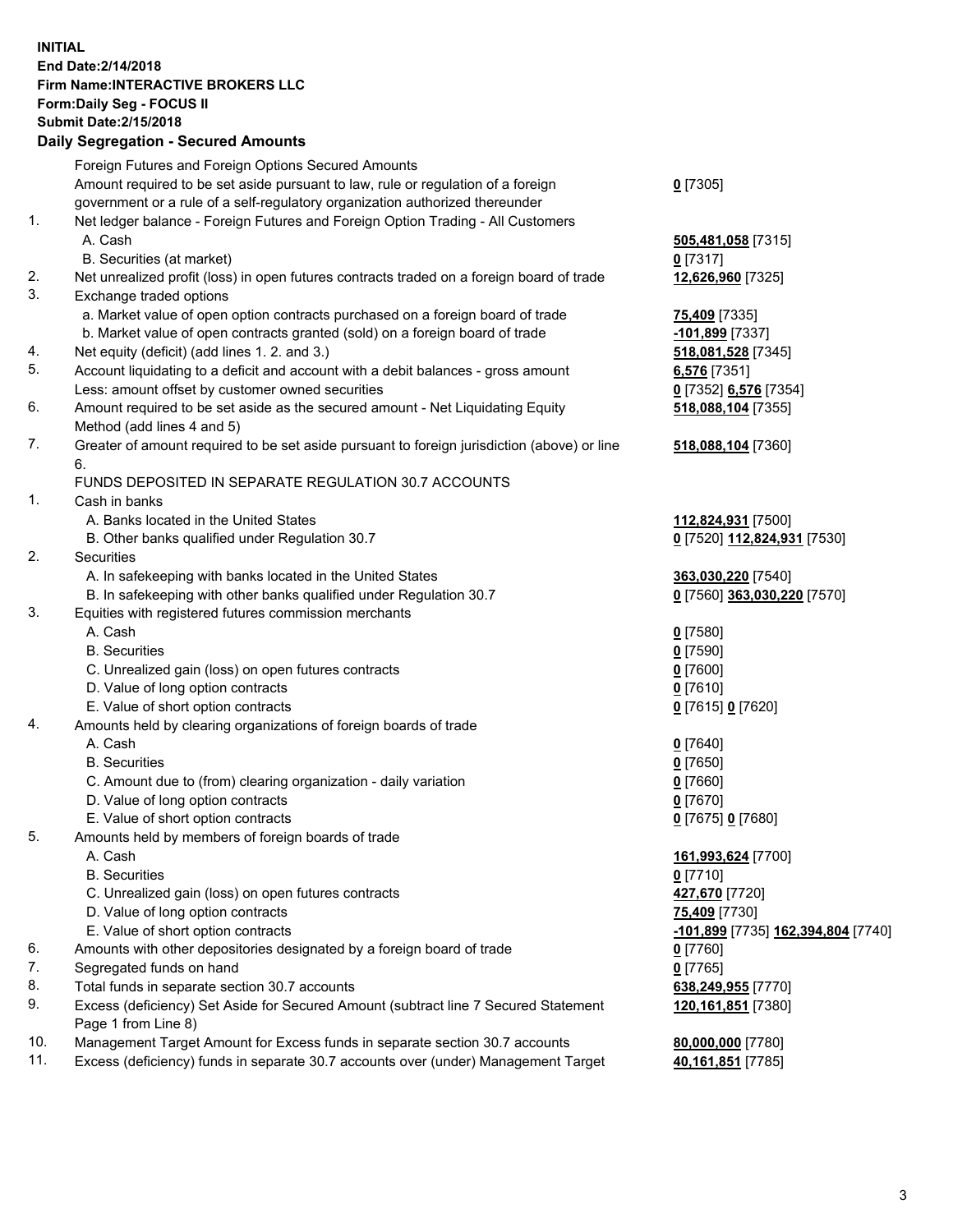**INITIAL End Date:2/14/2018 Firm Name:INTERACTIVE BROKERS LLC Form:Daily Seg - FOCUS II Submit Date:2/15/2018 Daily Segregation - Segregation Statement** SEGREGATION REQUIREMENTS(Section 4d(2) of the CEAct) 1. Net ledger balance A. Cash **4,426,196,182** [7010] B. Securities (at market) **0** [7020] 2. Net unrealized profit (loss) in open futures contracts traded on a contract market **-19,933,478** [7030] 3. Exchange traded options A. Add market value of open option contracts purchased on a contract market **279,076,427** [7032] B. Deduct market value of open option contracts granted (sold) on a contract market **-280,716,440** [7033] 4. Net equity (deficit) (add lines 1, 2 and 3) **4,404,622,691** [7040] 5. Accounts liquidating to a deficit and accounts with debit balances - gross amount **353,536** [7045] Less: amount offset by customer securities **0** [7047] **353,536** [7050] 6. Amount required to be segregated (add lines 4 and 5) **4,404,976,227** [7060] FUNDS IN SEGREGATED ACCOUNTS 7. Deposited in segregated funds bank accounts A. Cash **788,879,266** [7070] B. Securities representing investments of customers' funds (at market) **2,586,008,435** [7080] C. Securities held for particular customers or option customers in lieu of cash (at market) **0** [7090] 8. Margins on deposit with derivatives clearing organizations of contract markets A. Cash **18,985,193** [7100] B. Securities representing investments of customers' funds (at market) **1,202,806,375** [7110] C. Securities held for particular customers or option customers in lieu of cash (at market) **0** [7120] 9. Net settlement from (to) derivatives clearing organizations of contract markets **8,877,408** [7130] 10. Exchange traded options A. Value of open long option contracts **279,032,768** [7132] B. Value of open short option contracts **-280,708,285** [7133] 11. Net equities with other FCMs A. Net liquidating equity **0** [7140] B. Securities representing investments of customers' funds (at market) **0** [7160] C. Securities held for particular customers or option customers in lieu of cash (at market) **0** [7170] 12. Segregated funds on hand **0** [7150] 13. Total amount in segregation (add lines 7 through 12) **4,603,881,160** [7180] 14. Excess (deficiency) funds in segregation (subtract line 6 from line 13) **198,904,933** [7190] 15. Management Target Amount for Excess funds in segregation **155,000,000** [7194]

16. Excess (deficiency) funds in segregation over (under) Management Target Amount Excess

**43,904,933** [7198]